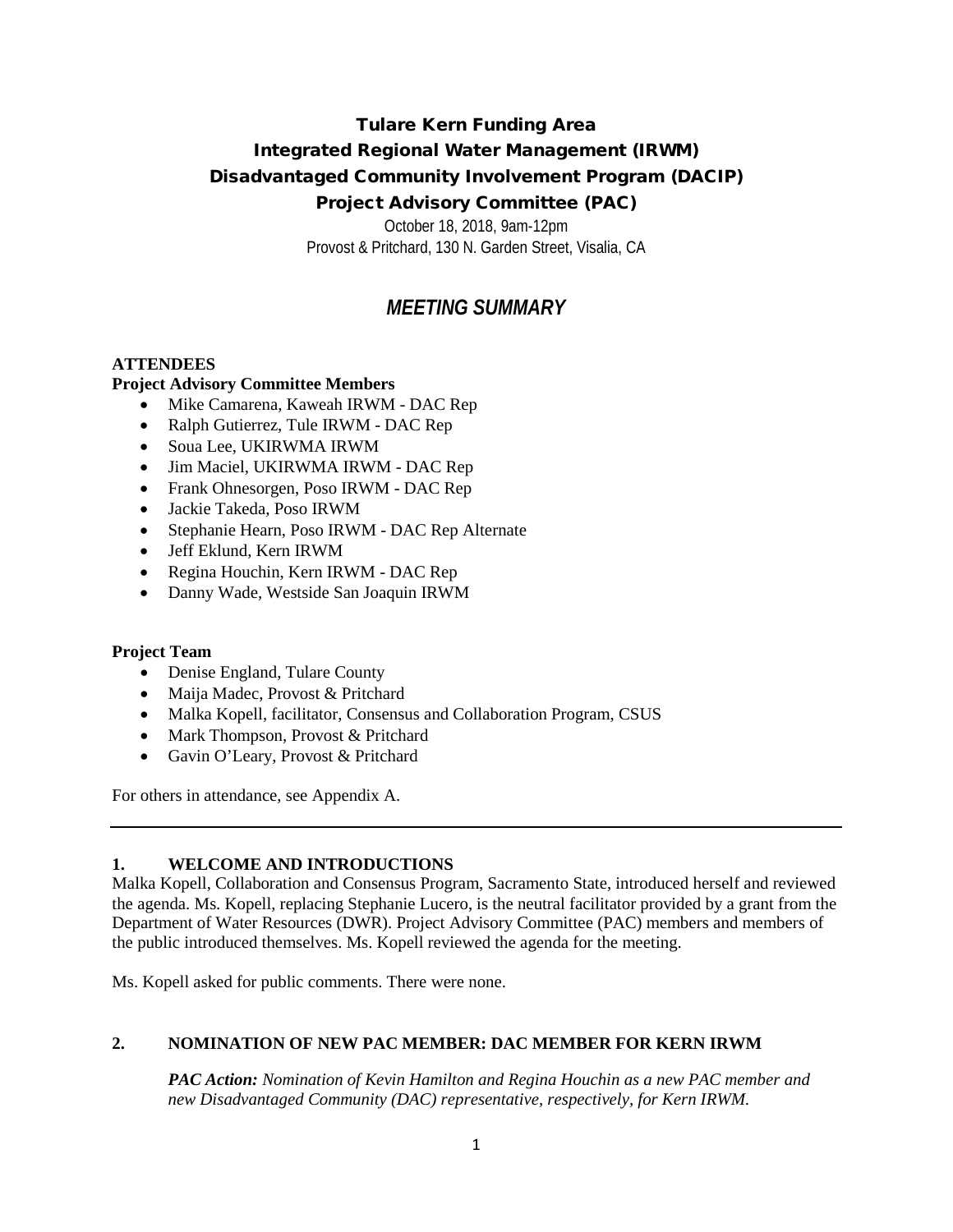*Ms. Kopell asked for public comments regarding the nominations; no public comments were made.*

*All PAC members were in favor.* 

## **3. REVIEW OF DAC ENGAGEMENT, PRESENT CIRCUMSTANCES, AND RECOMMENDED ACTIONS REPORT**

Maria Herrera, Self-Help Enterprises (SHE), reviewed the content of a report on present circumstances and recommended actions for DAC engagement. Ms. Herrera laid out two phases of DAC engagement: conducting an assessment of current DAC participation in IRWM and supporting needs assessment activities. Currently, the assessment of DAC engagement and participation in IRWM is underway and is providing improved understanding of the challenges to DAC participation in IRWM. The assessment focuses on both DACs that are involved in IRWM as well as others that are not currently involved or have never participated. Additional research needs to be done, given the broad scope of the funding area, which has approximately 500 communities.

A meeting participant asked how many of the communities are currently participating in IRWM groups. Ms. Herrera said that this has not yet been determined.

Ms. Herrera said that all regions in the Funding Area have DACs and SDACs within them and there are also additional DACs in areas that fall outside IRWM regions. The assessment compares incorporated and unincorporated DACs, finding that incorporated communities participate at a higher rate than unincorporated communities, particularly when looking at participation on IRWM boards and committees. Different IRWMs have different options for participation and they do not present the same opportunities for communities' participation. Additional work is needed to assess participation among other categories and to vet the data.

The report presents several recommendations for DAC engagement as well as looking at past studies of DAC engagement efforts and recommendation. SHE has a recent Rural Communities Leadership Institute Stakeholder Perspectives report that convened focus groups of DAC water leaders who are involved and/or interested in IRWM or SGMA and will convene an institute to build DAC water managers. The assessment includes a survey tool will gauge interest, knowledge, and challenges of participation in IRWM. Surveys have also been sent out and feedback has been solicited from non-DAC and agency water managers as well.

A PAC member asked for an update on the status of outreach. Ms. Herrera said that no outreach has yet begun, as the focus has been on conducting the assessment. She noted that SHE was working toward providing the report to the PAC in November 2018.

A PAC member asked whether it had been determined which communities had received funding from IRWMs. Ms. Herrera noted that the first two recommendations include providing additional time and funding to continue the assessment gain further information covering all the DACs in the area. She said that further work, if approved and funded, would include meeting with IRWM representatives to present the data gathered and get additional data from them about past DAC engagement efforts, challenges, and interests.

A PAC member asked whether the survey tool being developed would be taken in-person or through an online form. Ms. Herrera said that the tool is on a Google Form and would be emailed out, as well as mailed in hard copy to some communities and taken to events in communities, plus phone call and inperson follow-up where needed.

Ms. Herrera reviewed additional recommendations from the report, including identifying different kinds of DACs and strategies for engaging them; funding for additional bilingual communication and educational tools, in response to requests from communities for brief informational materials such as case studies of successful projects; and determining engagement approaches for DACs outside of IRWM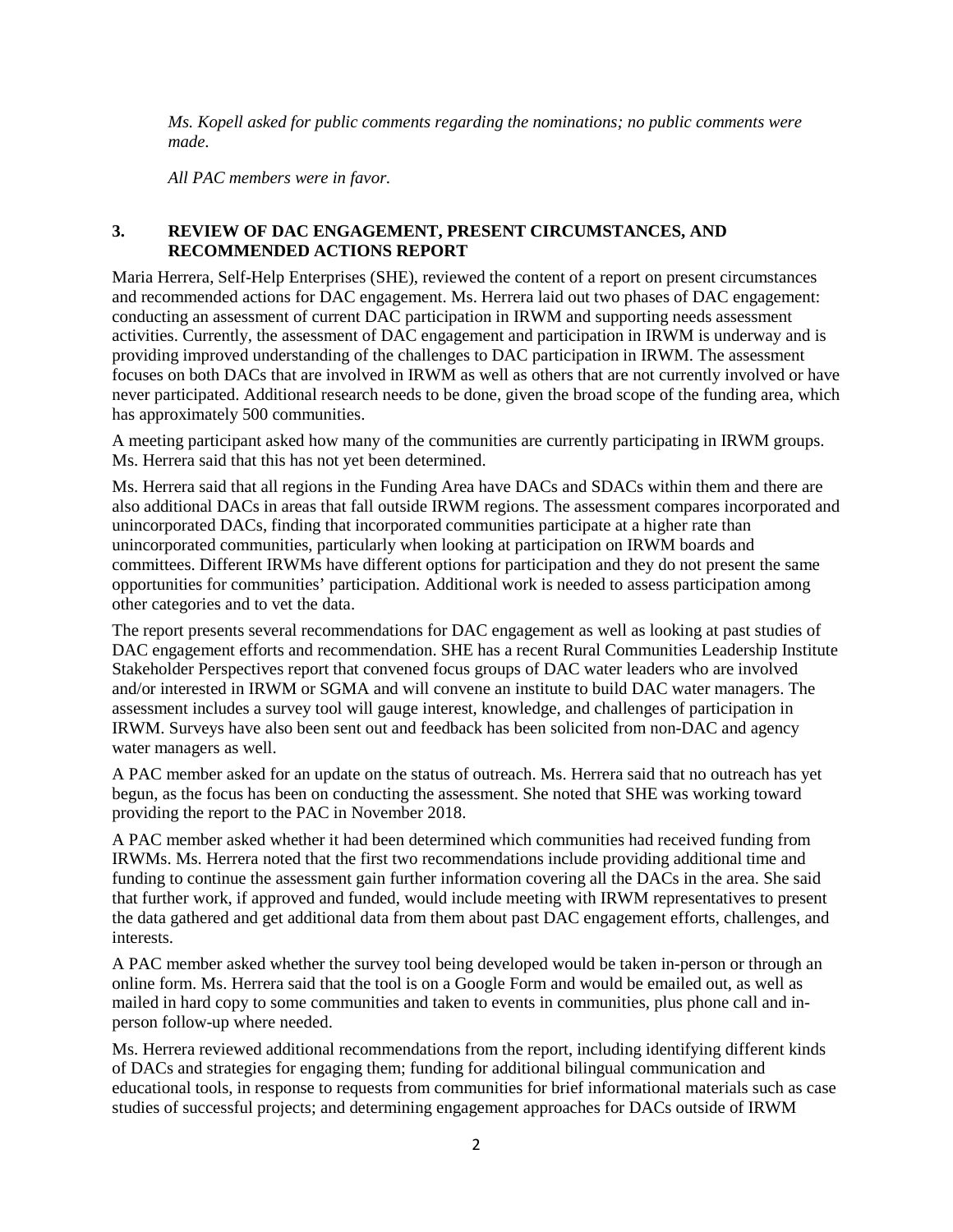regions.

A member asked whether SHE was considering how SGMA efforts are addressing white areas, for example white areas in Kern working with an existing district to gain coverage. Ms. Herrera noted that another recommendation in the proposal references other ways that communities in white areas have been incorporated into programs in other contexts, and SGMA is one that could be explored.

A PAC member noted that in some cases where management areas are being extended, it is related to irrigated lands, pumping, and water use, rather than covering DACs, although this can be an outcome of the extended boundaries. Another member said that they were aware of places where this was done in order to incorporate communities in white areas.

Ms. Herrera reviewed additional recommendations, including creating a staff position for a DAC coordinator; utilizing nonprofits and other community connections to reach communities; providing technical assistance and trainings to DACs to prepare grant applications, especially in light of DWR's draft PSP and proposed changes to how solicitations are received; and conducting educational water management tours and video series to educate communities and facilitate positive working relationships.

A participant suggested that representative samples be taken in-person in communities that lack connectivity through internet and "snail" mail. The participant also suggested including a map of the IRWMs in the funding area so that people can identify whether they fall within any of those boundaries. Ms. Herrera noted that the survey will have a "don't know" option, because it is important to identify who needs additional information. A single-page information sheet about the IRWM effort has also been created and can be distributed, and information sheets can also be created about each of the IRWM groups. The group discussed the option of including a map and also an option for respondents to note whether they had this knowledge beforehand.

A participant asked what percentage of people are interested in being involved versus wanting water to be managed by others and provided to them. Ms. Herrera said that there are not a lot of people who want to be involved at the level of serving on a board or committee, but there are always leaders within DACs who are interested in being involved and willing to invest their own time into improving the process. She noted that it is important to focus on those who are interested in participating and facilitating participation so that it is easier for anyone who has interest, including through communities working together to have their collective interests represented.

The PAC reviewed the changes in the amended Phase One DAC Engagement and Education Program (DACEEP) Proposal recommendations, which Ms. Herrera reviewed in her presentation (see Appendix B). The amendment adjusts Tasks 1, 3, and 5, adds additional tasks, and requests additional funding to carry out the changes.

A PAC member asked whether there would be enough funding for Phase Two without exceeding the total allocated budget of \$550,000. Ms. Herrera confirmed that Phase Two activities would then be covered with the remaining balance.

Ms. Kopell asked for public comments about the proposed changes.

The group discussed that options for approving the amended proposal included approving it as presented or tentatively approving the changes on the condition that comments provided to SHE by PAC members over some specified timeframe following the meeting be addressed. Ms. Kopell noted that PAC members would not be able to discuss the amended proposal or its approval outside of the meeting, so if the latter route were chosen, comments would need to be provided directly to Maija Madec of Provost & Pritchard.

A PAC member acknowledged that the work being undertaken is time consuming and therefore the request for increased funding is not unexpected.

The PAC moved and seconded approval of the amended proposal and modified budget. Floor was opened for discussion.

A PAC member asked whether the funding changes would limit Phase Two activities and whether Ms.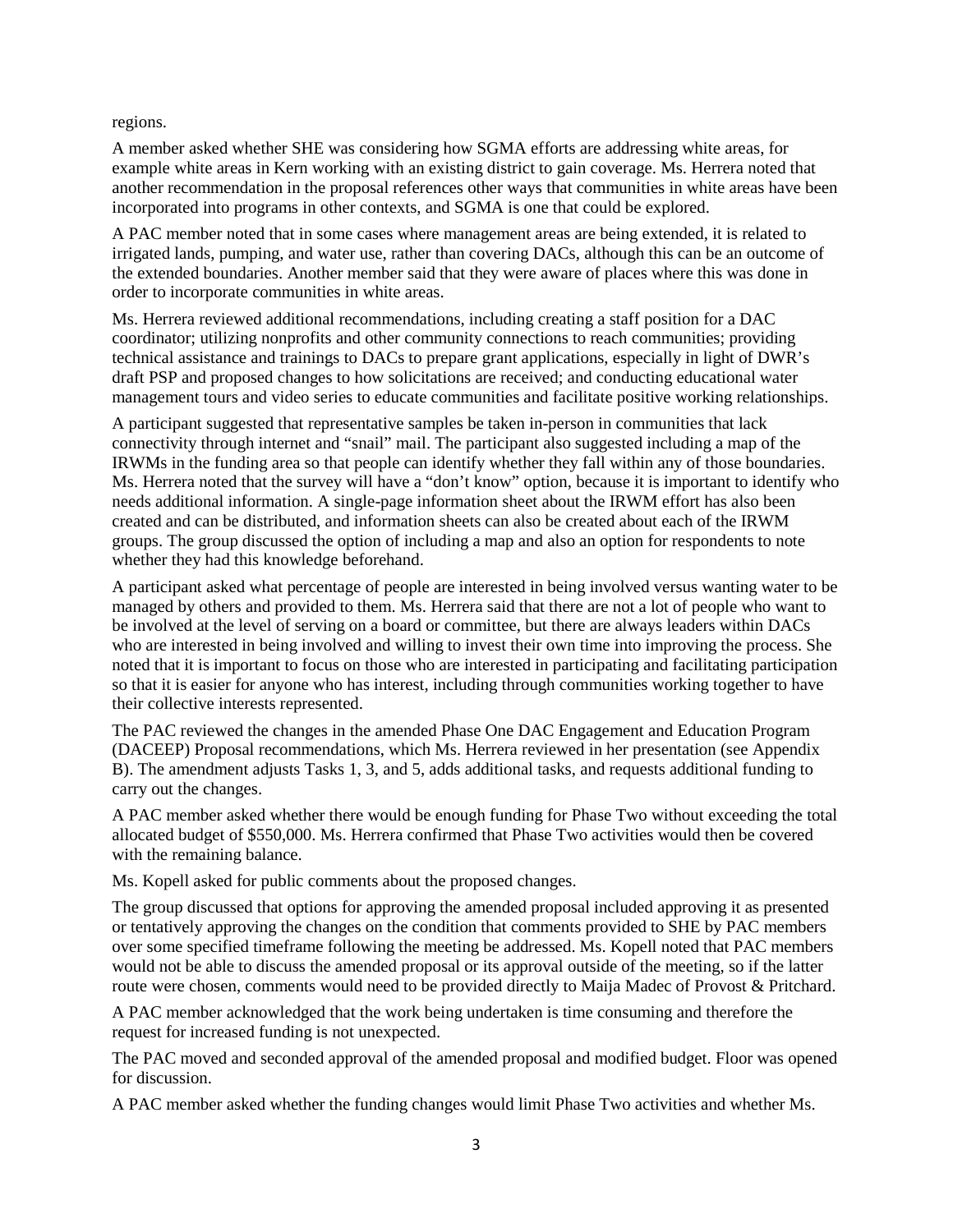Herrera believed that focusing on Phase One work is more important. Ms. Herrera said that some of this covers activities in Phase Two and that the Phase One work, carrying out a comprehensive assessment, is foundational for taking the next steps. A PAC member asked whether these building blocks are critical to future effectiveness; Ms. Herrera said that she believes they are.

A participant noted the need to move forward on DAC involvement, given the short timeframe before DWR begins accepting funding proposals. The participant expressed support for the changes as long as they will be able to stay within budget. Ms. Herrera noted that many of the tasks are ongoing, with the assessment to be completed in early 2019, and that adjustments can be made if needed as findings are understood.

A member asked whether grant application and pre-application support and workshops would occur in each IRWM region. Ms. Herrera said that it would not be possible to do in each region, so the effort would be centralized.

*PAC Action: Approval of the amended Phase One DACEEP Proposal, including the proposed budget modifications.* 

*Ms. Kopell asked for public comment; none was made.* 

*All PAC members were in favor.* 

A member asked for a copy of the survey to distribute. Ms. Herrera said that it would be sent electronically.

# **4. UPDATE ON NEEDS ASSESSMENT**

Ms. Madec pointed out the project schedule for the needs assessment. Gavin O'Leary gave a report on the needs assessment activities completed thus far, including a large component of spatial data to look at where DACs are located and how the attributes around them might affect them. He reviewed how the current study is using DWR and Census data to map DACs and collecting spatial data to help IRWMs assess needs quickly through a user-friendly "story map."

A participant asked whether the tools are publicly available. Mr. O'Leary said that they are not publicly available.

It was suggested that functionality be added allowing filtering by IRWM, by county, and to display only DACs.

Mr. O'Leary then reviewed a part of the tool that focuses on water quality.

A PAC member asked what "high" contamination levels means; Mr. O'Leary said that a link would be included that would explain what that meant for each case. Another member asked whether the contaminants included corresponded with those referenced in AB 1249. Mr. O'Leary said they are, noting that there are additional data in the database that are not displayed in the map at this point. A participant asked whether information about treatment processes installed would be included. Mr. O'Leary said that this information could be attached to a community's report, along with other information about funding received and other efforts. Another participant suggested that there could be variables that display levels that exceed the State's maximum contaminant levels (MCLs) and compliance orders to identify where there are consistent issues versus high levels read in a single specific instance.

Mr. O'Leary said that the Water Board has a data portal that shows whether water systems are in compliance, out of compliance, or returned to compliance, but the spatial locations of the water systems are not accurate. This information has been related to communities on the IRWM maps. Additional information about reasons for lack of compliance will also be added to this. Mr. O'Leary noted that they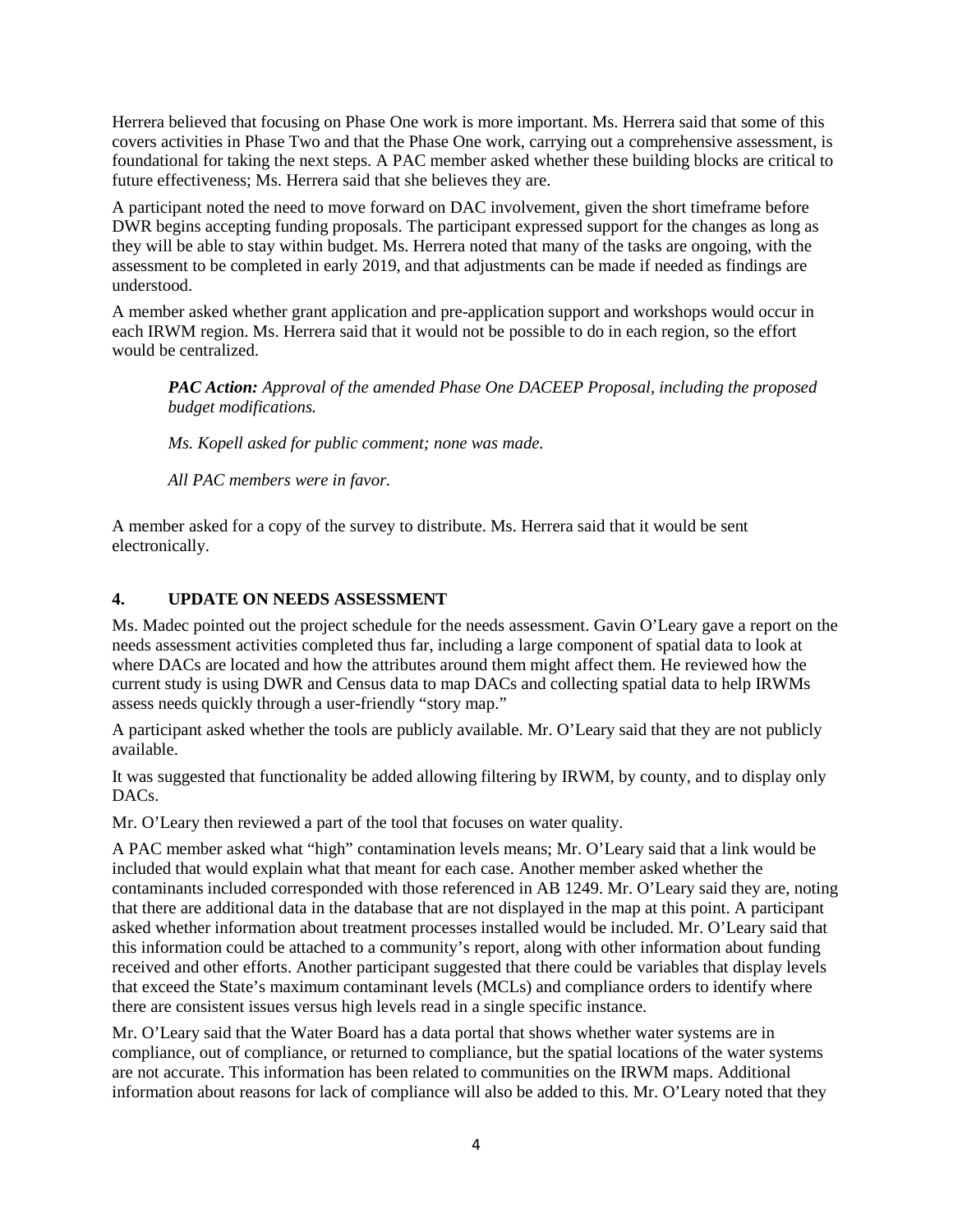are striving for a balance that enables users to dig into data to some extent and links out to other information sources, like from the State Water Boards, for additional details.

Further work includes reviewing private well and/or septic communities; a rural residential address point data set is being developed.

A member noted that the USGS conducted a study about septic tank density within the radius of wells and offered to send an example of this kind of information, which she suggested could be overlaid in the mapping tool.

Ms. Kopell asked for public comment; none was made.

## **5. UPDATE ON PAC ROSTER AND MEMBERSHIP**

Denise England, of Tulare County, provided an update on Tribal involvement. Bobby Kamansky provided edits to the Tribal Invite Letter. Ms. England noted that he also had feedback about who to send the letter to.

**Action Item:** CCP will follow up with Mr. Kamansky and Stephanie Lucero of the U.S. Institute for Environmental Conflict Resolution regarding who the letter should be sent to.

Ms. Kopell opened the floor for public comment; none was made.

## **6. NEXT STEPS AND CLOSING**

The PAC reviewed meeting schedule and affirmed the next meeting would occur on January 17, 2019. Ms. Kopell noted that the meeting schedule includes agenda items, that PAC members could send additional items to CCP to be added to the agenda, and that the January meeting would include updates about the topics discussed during this meeting.

A member requested that the March PAC meeting be scheduled, noting that review of projects would begin during the March meeting.

*PAC Action: The second meeting of 2019 was scheduled for March 28th, 9:00 a.m. – 12:00 p.m.* 

Stephanie Hearn, Poso IRWM, offered to provide information to the PAC regarding the Community Engineering Corps of the American Water Works Association, which conducts project development and could assist with evaluation.

The meeting was adjourned at 11:05 a.m.